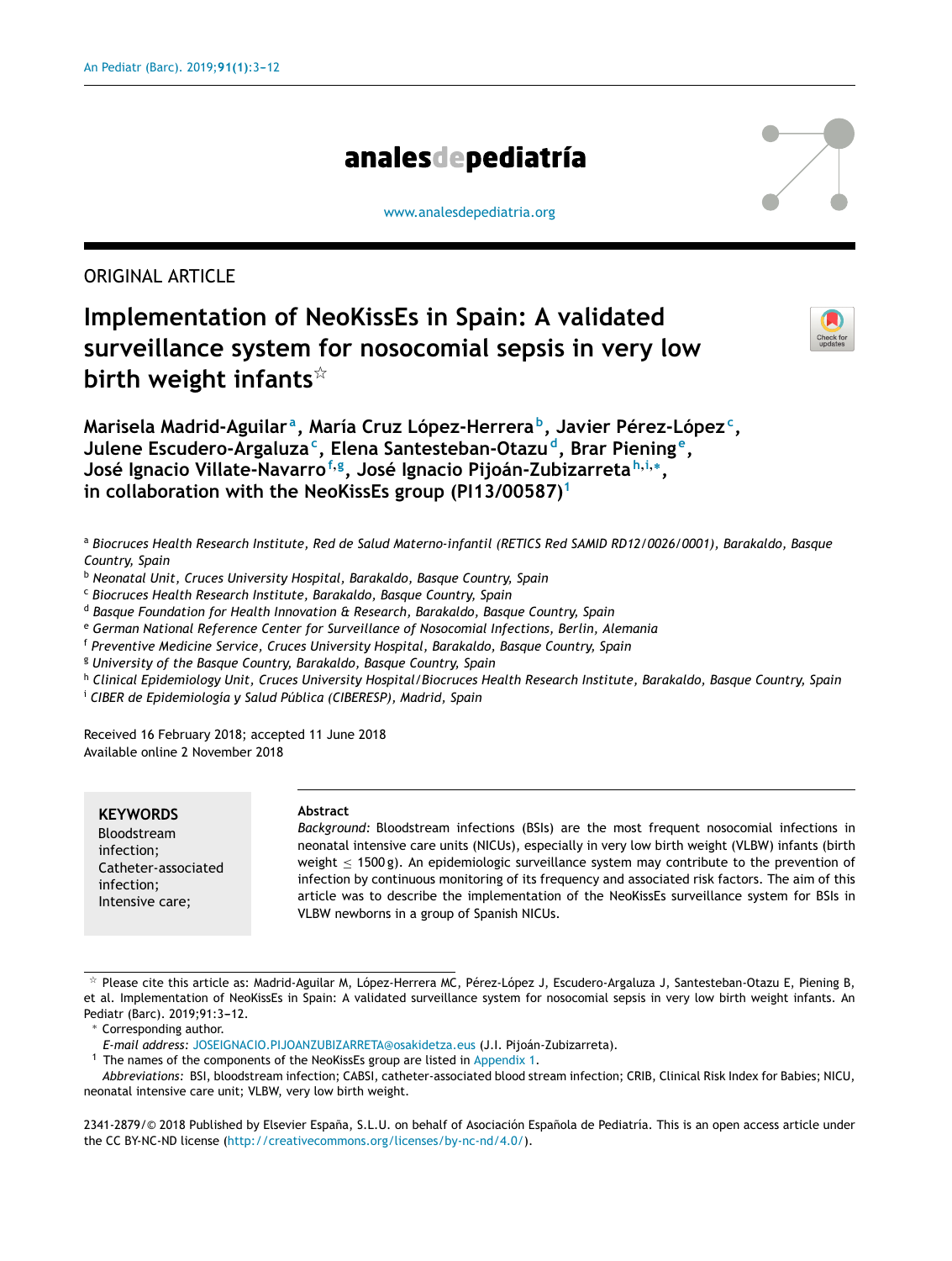Sepsis; Neonate; Nosocomial; Surveillance; Very low birth weight

## **PALABRAS CLAVE**

Bacteriemia; Infección asociada a catéter; Cuidados intensivos; Sepsis; Neonato; Nosocomial; Vigilancia; Muy bajo peso

*Methods:* We assessed the clinical cohort consisting of all VLBW newborns aged less than 28 days admitted to the participating units. In the pilot phase, 2 NICUs translated and adapted materials from the original German NEO-KISS system. During implementation, 210 health care professionals attended one of 8 educational workshops. A web-based system was created that allows entering data regarding patients and BSI episodes, data monitoring, benchmarking and providing feedback to the units. At each NICU, one neonatologist was responsible for the implementation of the system and reporting the difficulties perceived throughout the process.

*Results:* Out of the 50 units that agreed to participate, 45 successfully started using the surveillance platform during the implementation phase, recording 1108 episodes of catheterassociated BSI (CABSI) in 3638 newborns, and finding an overall rate of CABSI of 18.4 (95% CI, 17.8-19.1) per 1000 catheter days.

*Conclusions:* The NeoKissEs surveillance system constitutes a helpful source of information for the purpose of benchmarking the performance of neonatal units, assessing factors associated with BSI in VLBW infants and measuring the impact of future preventive interventions in NICUs. © 2018 Published by Elsevier España, S.L.U. on behalf of Asociación Española de Pediatría. This is an open access article under the CC BY-NC-ND license [\(http://creativecommons.org/](http://creativecommons.org/licenses/by-nc-nd/4.0/) [licenses/by-nc-nd/4.0/\)](http://creativecommons.org/licenses/by-nc-nd/4.0/).

## **Implementación de NeoKissEs en Espana: ˜ un sistema validado de vigilancia de la sepsis nosocomial en recién nacidos de muy bajo peso**

#### **Resumen**

*Antecedentes:* Las sepsis son las infecciones nosocomiales más frecuentes en las Unidades de Cuidados Intensivos Neonatales (UCIN), afectando especialmente a los recién nacidos de muy bajo peso al nacer (RNMBP,  $\leq 1.500$  g). Un sistema de vigilancia epidemiológica puede contribuir a su prevención mediante una evaluación continua de su frecuencia y factores de riesgo asociados. El objetivo de este artículo es describir la implementación del sistema de vigilancia de las sepsis nosocomiales en RNMBP (NeoKissEs) en un grupo de UCIN españolas.

*Métodos:* Estudio de cohorte de RNMBP con < 28 días de edad ingresados en las UCIN participantes. Dos UCIN tradujeron y adaptaron materiales a partir del sistema original alemán NEO-KISS. Durante la implementación, se desarrollaron 8 talleres formativos, con participación de 210 profesionales. Se creó un sistema web para la introducción de datos de pacientes y episodios de sepsis, su monitorización, análisis comparativo y retroalimentación a las unidades. En cada UCIN, un neonatólogo fue responsable de la implementación, recogiendo información sobre las dificultades percibidas durante el proceso.

*Resultados:* De 50 unidades que aceptaron participar, 45 utilizaron NeoKissEs durante la fase de implementación, registrando 1.108 episodios de sepsis asociados a catéter vascular en 3.638 neonatos, con una tasa de 18,4 episodios por 1.000 pacientes-día con catéter (IC del 95%: 17,8-19,1).

*Conclusiones:* El sistema de vigilancia epidemiológica NeoKissEs representa una fuente útil de información para la comparación estandarizada de la incidencia de sepsis de las UCIN, evaluar factores de riesgo y facilitar la evaluación del efecto de futuras intervenciones preventivas.

© 2018 Publicado por Elsevier España, S.L.U. en nombre de Asociación Española de Pediatría. Este es un artículo Open Access bajo la licencia CC BY-NC-ND [\(http://creativecommons.org/](http://creativecommons.org/licenses/by-nc-nd/4.0/) [licenses/by-nc-nd/4.0/\)](http://creativecommons.org/licenses/by-nc-nd/4.0/).

# **Introduction**

Very low birth weight (VLBW) infants (birth weight  $\leq$  1500 g) are particularly vulnerable to nosocomial infections. The immaturity of their immune system, the fragility of their skin and the multiple life support procedures used in their care are among the factors associated with the high incidence of these infections and the associated morbid-ity and mortality.<sup>[1,2](#page-8-0)</sup> Bloodstream infections (BSIs) are the most frequent nosocomial infections in neonatal intensive care units (NICUs). Epidemiologic surveillance systems may contribute to the prevention of infection through the continuous assessment of its incidence and the associated risk factors. $3-5$  Such systems must regularly produce standardised indicators for self-assessment of health care quality and benchmarking among participating NICUs.<sup>6-8</sup> In addition, the implementation and management of a surveillance system requires a sound methodology and an effective organisational strategy to obtain accurate and reliable data on an ongoing basis for the purpose of assessing the impact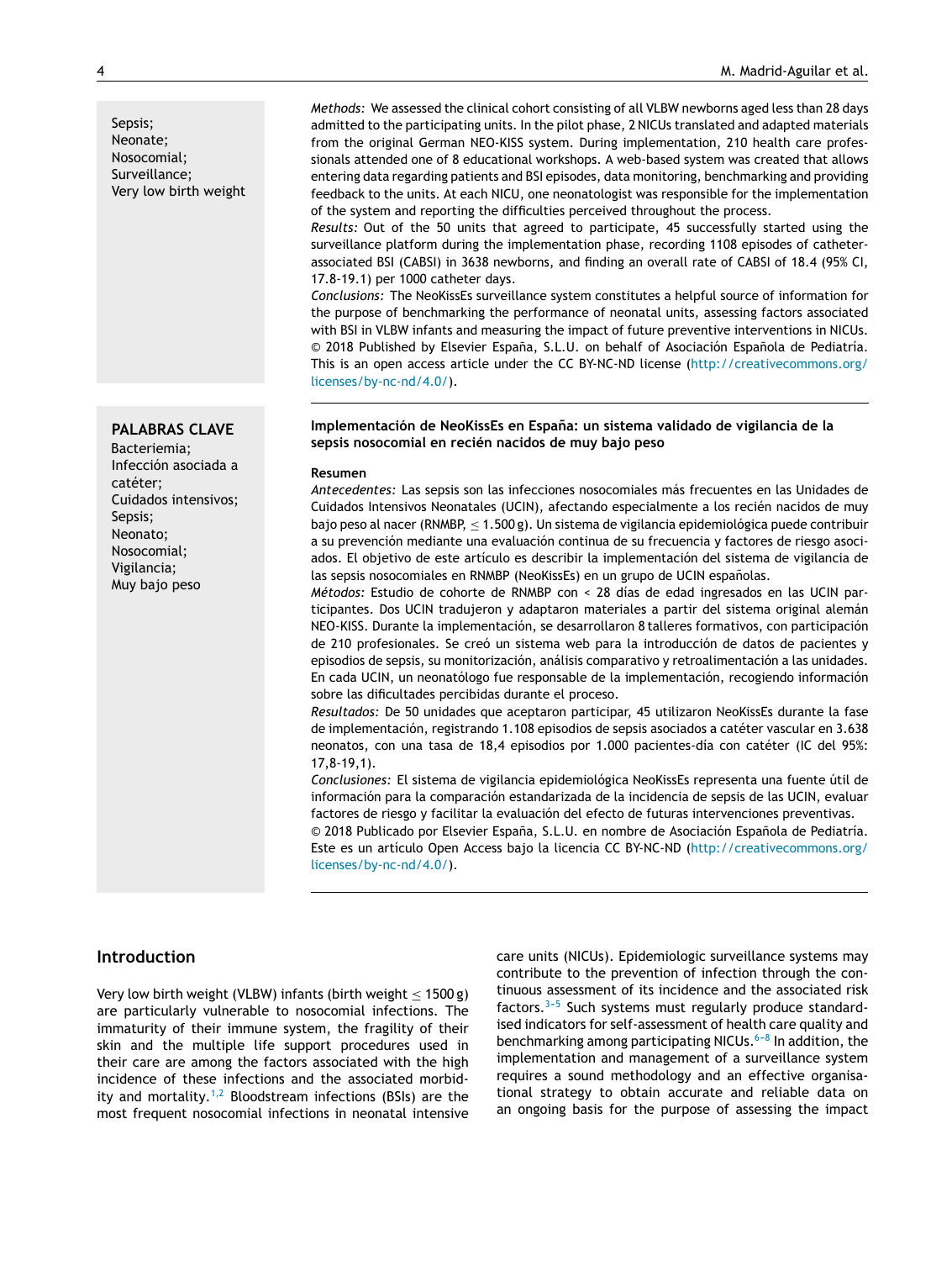<span id="page-2-0"></span>of newly introduced preventive and quality improvement measures.[9,10](#page-8-0)

## In Europe, the German National Reference Center for Surveillance of Nosocomial Infections, which has implemented a specific system for VLBW infants (NEO-KISS), has pioneered the epidemiological surveillance of BSI.<sup>[5](#page-8-0)</sup> A decrease in the incidence of BSI was observed in the early years of operation of this system in Germany.<sup>[4](#page-8-0)</sup> During this time, there was no nationwide system for prospective data collection that would have allowed Spanish NICUs to document and track BSIs in VLBW infants. This posed challenges to the standardised measurement of incidence rates and of associated risk factors, especially those that are actually modifiable (catheter and antibiotic use).

The purpose of this article was to describe our experience in the implementation of the Spanish NeoKissEs system for the surveillance of BSIs in VLBW infants. NeoKissEs is based on the German NEO-KISS, whose definitions and methodology have been validated and are currently applied in some of the surveillance protocols of the European Centre for Disease Prevention and Control.<sup>[11](#page-8-0)</sup>

## **Methods**

## **Protocol development and NICU recruitment**

Cruces University Hospital and forms used in the German NEO-KISS system to local needs.<sup>[5,12](#page-8-0)</sup> A coordination team of health care professionals in the fields of neonatology, preventive medicine and epidemiology was established. Later, 12 de Octubre Hospital Universitario (Madrid) joined the pilot phase, and the two hospitals collaborated in developing the full adapted surveillance protocol in close communication with the staff of the German NEO-KISS system. A structured process for the voluntary enrolment of NICUs nationwide was initiated in February 2013 (Figure 1).

The inclusion criteria were: having at least 15 admissions of VLBW infants annually and a documented incidence of BSI above the first quartile for the reference population (infants admitted to Spanish NICUs that were part of the European Neonatology Network [*EuroNeoNet*] between 2006 and  $2011$ ).  $13$ 

Seventy-nine Spanish NICUs of the 105 registered with *EuroNeoNet* fulfilled the inclusion criteria and were invited



**Figure 1** Recruitment of neonatal intensive care units (NICUs) eligible for implementation of the NeoKissEs surveillance system. <sup>a</sup> 26 of the 105 NICUs that registered patients in EuroNeoNet did not meet inclusion criteria.

b 4 NICUs declined the invitation and 18 did not respond. These 22 NICUs were located in 9 of the 17 Spanish administrative regions, their median number of deliveries per year was lower compared to participating NICUs (1925 vs 2704; *P* =.011), they tended to be smaller (fewer admissions and fewer both intensive and medium care cots) and they provided less complex care.

<sup>c</sup> 2 NICUs reported admitting less than 15 VLBW infants per year, 1 did not receive approval from their Clinical Research Ethics Committee and 4 did not start implementing the system.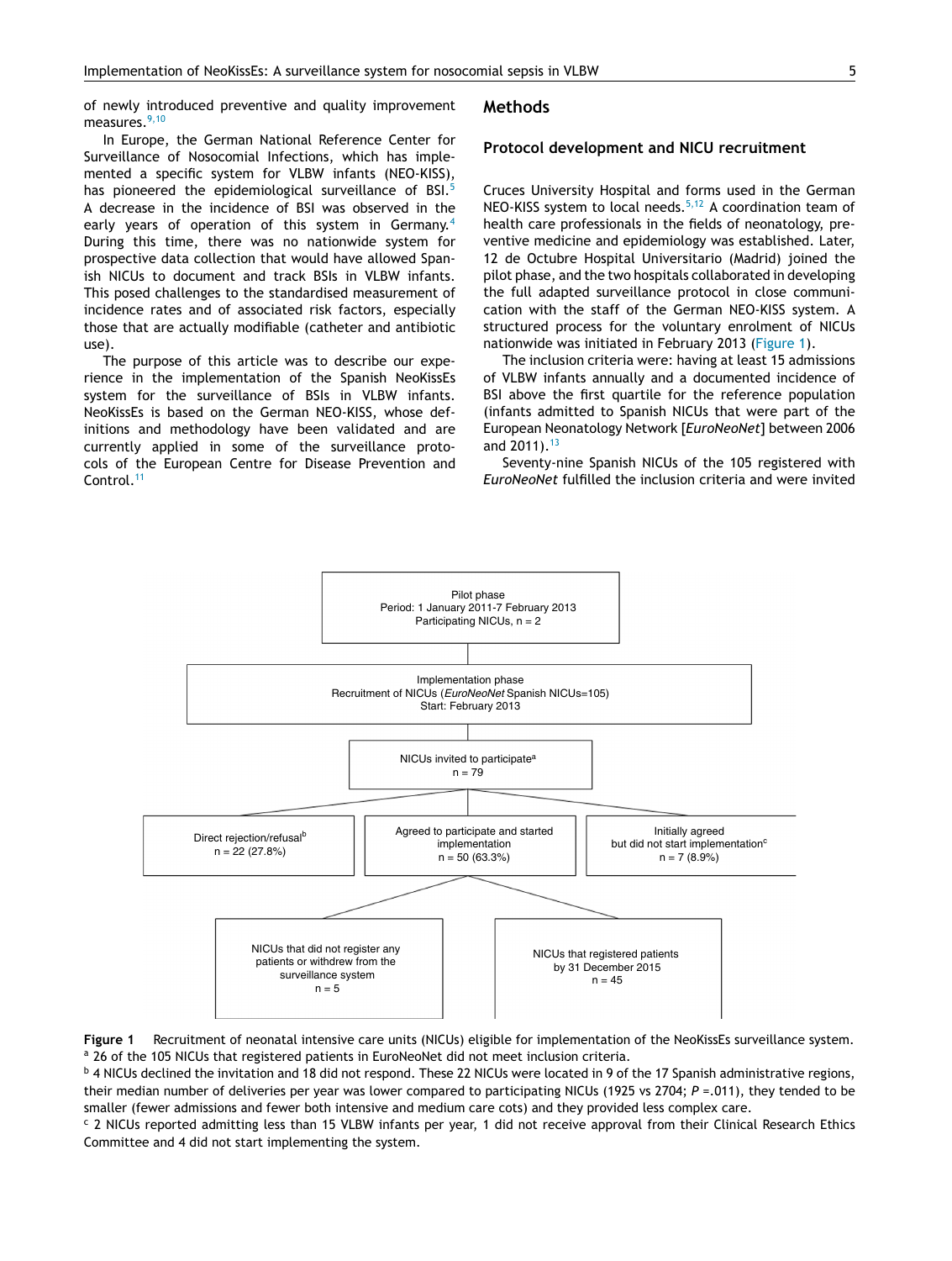to participate ([Figure](#page-2-0) 1). All participating NICUs provided information on the size and characteristics of their catchment population and their unit. This information was used to categorise the units based on their level of care according to the definitions of the Standards Committee of the Sociedad Española de Neonatología (Spanish Society for Neonatology).<sup>[14](#page-8-0)</sup>

### **Extending the system to other hospitals**

The NeoKissEs protocol was reviewed by all participating hospitals and evaluated and approved by their respective Clinical Research Ethics Committees, which waived the written informed consent requirement. Nevertheless, parents and legal guardians were informed about the surveillance system.

A neonatologist was appointed in each NICU to oversee the implementation of NeoKissEs. These neonatologist champions participated in a workshop that introduced them to the protocol, its application and the use of associated instruments (manuals, video tutorials, the electronic case report form and statistical reports). All these instruments were available at the system's website [\(www.neokisses.com\)](http://www.neokisses.com/), which was created to register patients and episodes of BSI and to which only the appointed champions had password-protected access.

The coordination team recommended that the implementation team in each NICU was formed by at least 2 staff from the unit: a nurse with experience in neonatal care and a senior neonatologist. One of them would be responsible for the daily collection of data (catheter and antibiotic use), and the other with verifying the validity and accuracy of the data and the fulfilment of the NeoKissEs criteria for the definition of an episode of BSI before entering the recorded data into the system. The coordination team also recommended integrating staff with experience in infection control (usually employed in preventive medicine departments).

In mid-2014, a survey was carried out among the 45 NICUs that had initiated the implementation of NeoKissEs, asking about the difficulties experienced by the champions and their teams in the process, and the strategies used to address them.

## **Data collection**

The target population of NeoKissEs comprises all VLBW infants admitted to a participating NICU at age less than 28 days, regardless of gestational age at birth. Every VLBW infant registered in NeoKissEs was followed up until discharge from the unit, transfer to another hospital, death or reaching of a body weight of 1800 g, in accordance with the NEO-KISS criteria.

At NICU admission, demographic, clinical and perinatal data are recorded in what is called the patient surveillance master data form (with fields for birth weight, gestational age, date of birth and of admission, type of delivery, sex, number of foetuses and Clinical Risk Index for Babies [CRIB] score).<sup>[15](#page-8-0)</sup> When the required fields are filled out, the system assigns a surveillance code number to the infant and the form becomes an active record in the surveillance programme. From this moment, the team member assigned to the task (usually a nurse) fills out a paper-based patient progress chart every day, checking whether the care of the patient includes any of the following interventions: placement of a central or peripheral vascular catheter, and antibiotic administration. A cumulative summary is produced for each patient at the end of each month. When the period of surveillance ends for a patient, the data from their progress charts are entered manually into the online database as a cumulative summary of the data collected monthly. The facilitator of the NICU assesses and guarantees the quality of the comprehensive data entered in the system.

#### **NeoKissEs outcomes**

The primary outcome of NeoKissEs is primary BSI, understood as BSI with onset at least 72 hours after birth or admission of an eligible infant to the NICU.<sup>[5,16](#page-8-0)</sup> The NeoKissEs protocol adheres strictly to the German NEO-KISS definitions of BSI, which were originally adapted from those of the Centers for Disease Control and Prevention and have been tested and validated in German NICUs.<sup>[12,17](#page-8-0)</sup>

When a facilitator detects a possible episode of primary BSI (alerted by the staff managing the patient or by the initiation of a course of antibiotic treatment), they open a BSI data collection form, which contains a checklist of the signs and symptoms required for a clinically suspected BSI episode to qualify as a NeoKissEs BSI event. At this point, the system requests information about culture results, which are used to classify the current BSI episode as one of the following:

- Microbiologically-confirmed BSI with coagulase-negative *Staphylococcus* as the sole pathogen.
- Microbiologically-confirmed BSI with detection of at least one pathogen other than coagulase-negative *Staphylococcus*.
- Clinical BSI, with no pathogen isolated in culture but in which the patient receives antimicrobial treatment for at least  $5$  days. $<sup>5</sup>$ </sup>

The online system does not register the episode into the BSI database unless all required fields have been filled out, and the neonatologist appointed as facilitator has to verify the accuracy of all BSI-related data. The coordination team reviews all new episodes and sends queries to the facilitator if it finds any inconsistencies.

NeoKissEs automatically calculates statistics, including the incidence density of BSI per 1000 patient days, the rate of catheter-associated bloodstream infection (CABSI) and the frequency of use of interventions such as catheterization and antibiotherapy.

#### **Data processing and dissemination**

There are two ways in which data are analysed and feedback provided to participating NICUs. First, for each NICU, the online system can generate real-time statistical reports of outcomes on demand, overall and by birth weight and gestational age subsets. In addition, when the data for every case included in a calendar year is complete, the coordination team produces an annual report. This report offers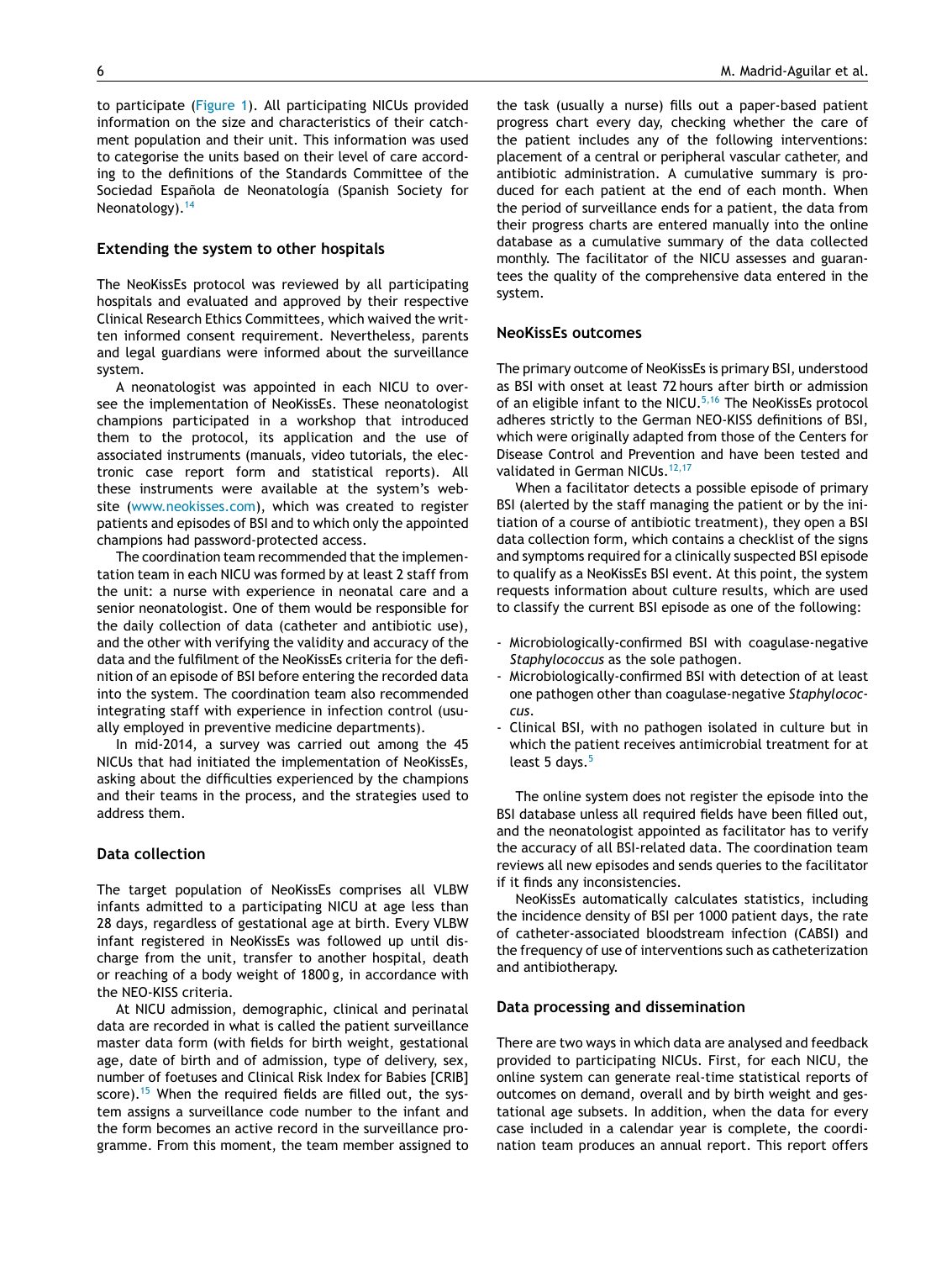

**Figure 2** Location of the neonatal intensive care units (NICUs) participating in the NeoKissEs surveillance system in Spain.

more detailed information adjusted for birth weight, gestational age and level of care, and excludes data from VLBW infants who were transferred, discharged or deceased within 72 hours of NICU admission. It provides a detailed account of surveillance indicators for each NICU as well as two benchmarking summaries: one based on the values observed in the Spanish reference population of NeoKissEs, and another based on the overall statistics for the same year in the German NEO-KISS population.

## **Results**

The implementation of NeoKissEs started with the collaboration of professionals from 50 NICUs from 15 administrative regions in Spain (Figure 2). Eight workshops were held to train implementation teams on the management of the system and attended by a total of 210 health professionals (neonatologists and nurses).

The 45 units that ultimately started the local implementation process received a questionnaire asking about the details of the implementation, the perceived barriers and the strategies used to address them. The survey response rate was 71.1% (32 units). The strategies used to inform the staff were: 1) informative meetings for the entire NICU staff; 2) series of specific meetings for each type of professional on staff; and 3) meetings attended only by staff that expressed an interest in participating in the initiative. Twelve champion stated that in spite of their efforts to inform and motivate their colleagues, they ended up being the only staff directly involved in data collection and quality assurance. The problems reported most frequently by facilitators as having a negative impact on the implementation were: difficulty in establishing the NeoKissEs team due to lack of motivation among the staff, difficulty ensuring knowledge of the initiative by all NICU staff, a high turnover rate in the NICU, especially among nurses, and poor collaboration between nurses and physicians.

Several facilitators felt that the work of nurses in data collection for NeoKissEs would benefit from the support of professionals from outside the unit experienced in infection prevention and control, yet only two NICUs reported an ongoing involvement of preventive medicine colleagues in infection assessment and control in close cooperation with the nurse and neonatologist. This collaboration was greatly valued in both instances.

By the beginning of 2015, the NeoKissEs website was fully operational, allowing for direct data entry and hosting a collection of streaming video tutorials developed to resolve possible questions concerning the correct registration of cases and BSI episodes and to explain how to produce reports. The data recorded to that point were transferred to definitive electronic case report forms.

Real-time statistical reports could be obtained through the website to provide feedback to the champion. These reports offered: 1) general patient information, such as dates of admission, birth weights, etc, 2) statistics for their particular unit (rates of infection and device use) and 3) comparative analyses of their NICU and other units based on the summary statistics calculated by the system.

Participating NICUs gradually started to recruit patients, depending on the date that the facilitators attended the training and the time required to set up and launch the sys-tem in their hospitals ([Figure](#page-5-0) 3). Of the 50 NICUs that initially joined the system, 45 had registered cases by December 31, 2015 ([Figure](#page-2-0) 1). NeoKissEs continues to gather data at the time of this writing. All participating NICUs were classified as level III based on the level of care they offered: Level III-A (15 NICUs, 660 infants), level III-B (23 NICUs, 1863 infants) and level III-C (7 NICUs, 1115 infants).<sup>[14](#page-8-0)</sup>

During the pilot phase, the two participating NICUs included 260 VLBW infants that were monitored for a total of 9324 days; of these infants, 81 (31.2%) developed CAB-SIs, with an overall incidence rate of 19.6 CABSIs per 1000 catheter-days (95% CI, 15.5-24.0). From the time that NICU recruitment started nationwide (February 8, 2013) through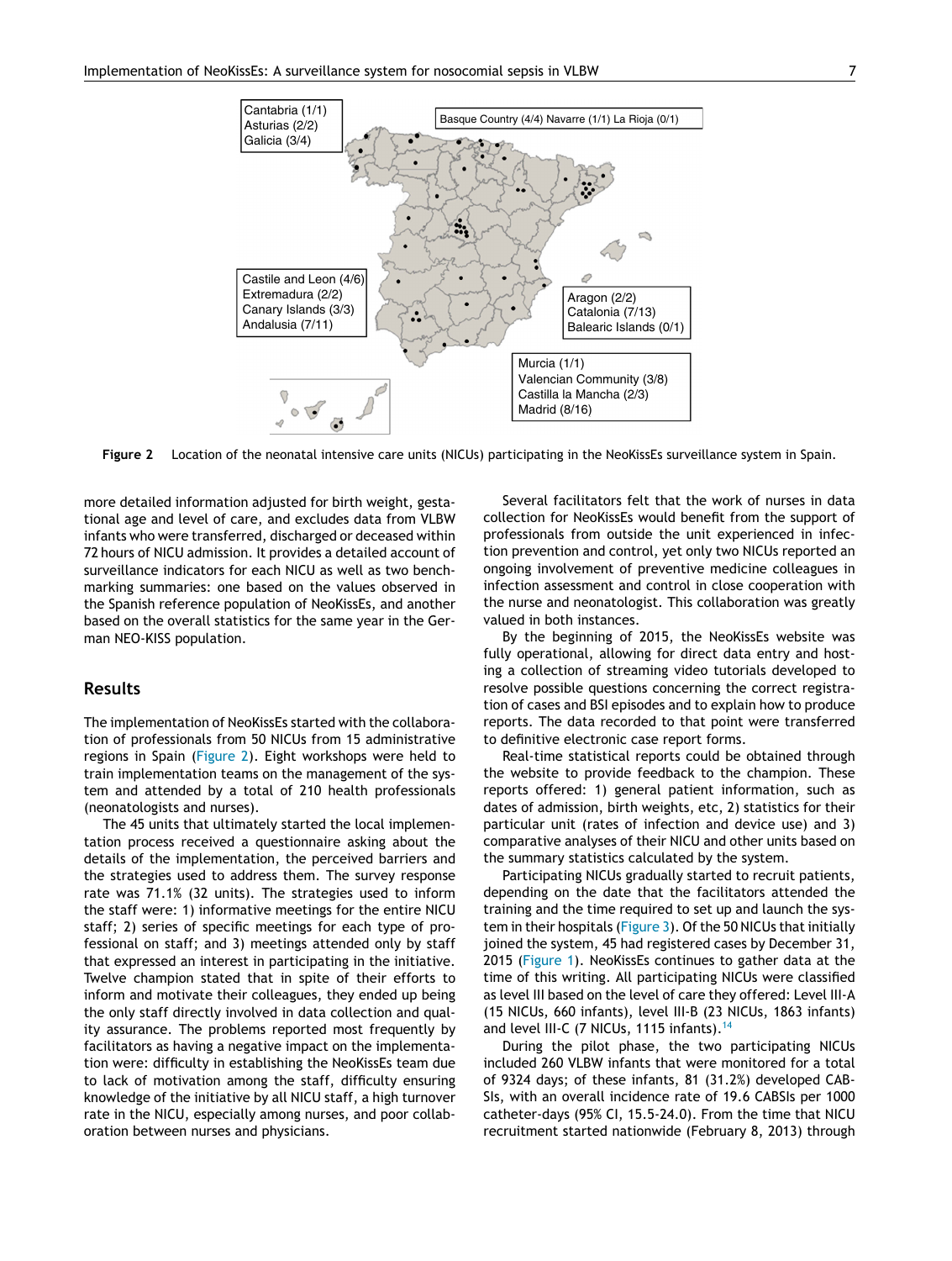<span id="page-5-0"></span>

**Figure 3** Follow-up period in the NeoKissEs surveillance system by administrative region in Spain.

the end of 2015, 3750 infants were registered in the system, of who 112 (3.0%) were excluded from the analysis because they did not meet the inclusion criteria.

[Table](#page-6-0) 1 summarises the perinatal characteristics of the 3638 infants that met the inclusion criteria. Overall, 966 VLBW infants (26.6%) had at least one episode of BSI during the followup in the system. Compared to VLBW infants without BSI, those with BSI had been born at lower gestational ages with lower birth weights and had a higher mortality during the surveillance period (relative risk, 1.8; 95% CI, 1.4-2.3). Furthermore, the device use rates (for vascular catheters and antibiotics) and length of stay recorded in the system were higher in this group ([Table](#page-6-0) 1).

A total of 1108 episodes of CABSI were registered, corresponding to an incidence rate of 18.4 BSIs per 1000 catheter days (95% CI, 17.8-19.1). We found considerable variability in the CABSI rate between the 45 NICUs that registered cases during the study period [\(Figure](#page-6-0) 4). In the analysis by level of care, CABSI rates ranged from 4.7 to 34.9 in class III-A units, from 3.9 to 29.0 in class III-B units, and from 18.6 to 34.0 in class III-C units.

# **Discussion**

Our results reflect the successful implementation in a substantial number of Spanish NICUs of the German system (NEO-KISS) validated for the surveillance of nosocomial BSIs in the VLBW infant population. Our study also produced initial data on standardised indicators (statistics on BSI, CABSI, and antibiotic and device use) and identify significant challenges and barriers that need to be addressed in the implementation and management of the surveillance system and of potential interventions for quality improvement.

Previous research has shown that the implementation of a BSI surveillance system specifically focused on VLBW infants may help reduce the impact of sepsis in NICUs.<sup>[4](#page-8-0)</sup> This positive effect may be due to the systematic collection of data through specific methods and the application of standardised definitions that facilitate the analysis and interpretation of statistics, the comparison between NICUs and feedback to clinicians. [4,10,18](#page-8-0)

Our experience demonstrates that it is possible to adapt and implement a prospective surveillance system for BSI in the population of VLBW infants admitted to Spanish NICUs. With its standardised procedures and outcomes, NeoKissEs may well become the Spanish reference system for the collection and use of BSI data in VLBW infants for benchmarking and quality improvement purposes. The data from NeoKissEs supplements the information produced since 1994 by the Neonatal Network of the Castrillo Hospital Group in Spain,[19](#page-9-0) whose data collection is restricted to microbiologicallyconfirmed cases of neonatal BSI, but periodically provides useful reports on the antibiotic susceptibility of the isolated microorganisms. Our initial cumulative incidence (26.6%) was only slightly higher than the one described by the Castrillo Group (21.3%) (Fernández-Colomer B, Coto-Cotallo G.D. 27 October 2017, unpublished raw data) and in early reports of the German NEO-KISS system  $(21.3\%)$ .<sup>[5](#page-8-0)</sup> On the other hand, the BSI incidence rate per 1000 patient days and CABSI rate per 1000 catheter days found by NeoKissEs are much higher compared to the earliest benchmarking dataset obtained from the German system (9.2 vs 6.5 and 18.4 vs 9.2, respectively).<sup>[5](#page-8-0)</sup> This gap was even larger when we compared our data to the NEO-KISS values for the same time period (2013-2015) (3.8 BSI episodes per 1000 patient days and 6.5 CABSI episodes per 1000 catheter days) (Piening B, 24 November 2017, unpublished raw data), which highlights the role of NeoKissEs as a useful tool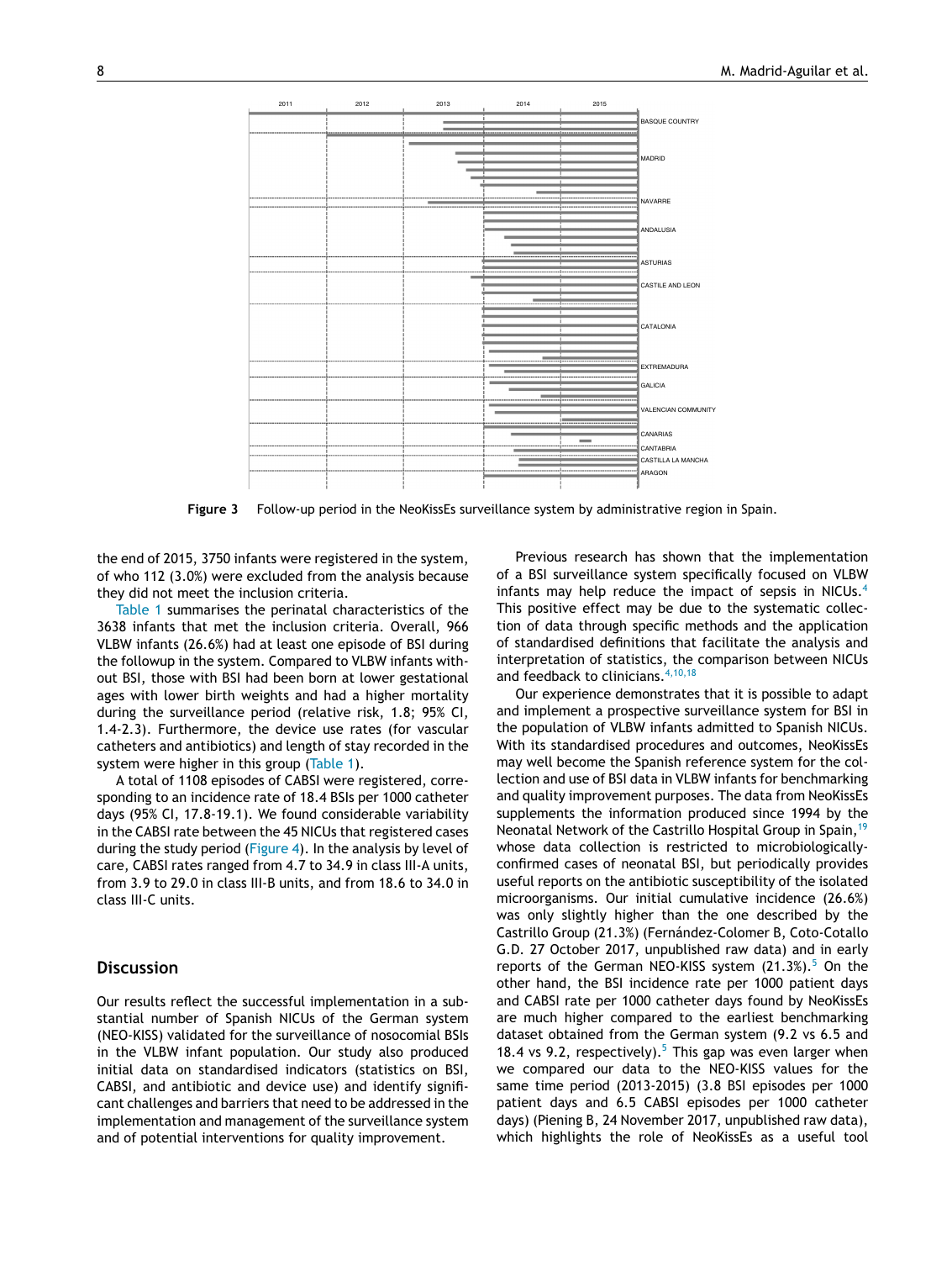<span id="page-6-0"></span>**Table 1** Perinatal characteristics, mortality and device use in patients that did and did not develop bloodstream infections (implementation phase).

| Parameter                                             | All infants         | No BSI            | <b>BSI</b>       | P                        |
|-------------------------------------------------------|---------------------|-------------------|------------------|--------------------------|
| <b>Patient characteristics</b>                        |                     |                   |                  |                          |
| Patients, n                                           | 3638                | 2672              | 966              |                          |
| Total patient days <sup>a</sup>                       | 131 485             | 85 420            | 46 065           |                          |
| Length of stay (days) <sup>a</sup> Median (IQR)       | $32.5(23-46)$       | $29(21-40)$       | $45(31-63)$      | $\leq .001^d$            |
| Birth weight (g)<br>Mean (SD)                         | 1116.6 (273.9)      | 1176.2 (254.0)    | 951.5 (259.0)    | $\leq .001^d$            |
| $< 1000$ g, n $(\%)$                                  | 1225(33.7)          | 664(24.9)         | 561 (58.1)       | $\leq .001$ <sup>e</sup> |
| Gestational age (weeks) Median (IQR)                  | $29(27-31)$         | $30(28-32)$       | 27 (26-29)       | $\sim .001^d$            |
| $\leq$ 28 weeks, n $(\%)$                             | 1457 (40.0)         | 832 (31.1)        | 625(64.7)        | $\leq .001$ <sup>e</sup> |
| CRIB score <sup>b</sup> , Median (IQR)                | $1(1-4)$            | $1(0-2)$          | $2.5(1-5)$       | $\leq .001^d$            |
| Sex (male), $n$ $(\%)$                                | 1823 (50.1)         | 1313 (49.1)       | 510 (52.8)       | .051 <sup>e</sup>        |
| Delivery (caesarean), n (%)                           | 2697 (74.2)         | 1994 (74.6)       | 703 (72.8)       | $.260^\mathrm{e}$ .      |
| Multiple birth, n (%)                                 | 1282 (35.2)         | 959 (35.9)        | 323 (33.4)       | $.171$ <sup>e</sup>      |
| Mortality, $n$ $(\%)$                                 | 274(7.5)            | 166(6.2)          | 108(11.2)        | $\leq .001$ <sup>e</sup> |
| Rate of vascular catheter/antibiotic use <sup>c</sup> |                     |                   |                  |                          |
| Vascular catheter, Median (IQR)                       | $40.0(26.1-64.5)$   | $33.3(22.9-51.4)$ | 64.1 (46.3-91.7) | $\sim .001$ <sup>d</sup> |
| Antibiotic use<br>Median (IQR)                        | $21.1 (7.7 - 42.3)$ | $14.5(0.0-28.5)$  | 44.2 (30.8-64.0) | $\sim .001$ <sup>d</sup> |

Abbreviations: BSI, bloodstream infection; CRIB, Clinical Risk Index for Babies; IQR, interquartile range; SD, standard deviation.

<sup>a</sup> Until the end of the surveillance; <sup>b</sup> Score calculated in 2466 patients; <sup>c</sup> Number of catheter and/or antibiotic days per 100 patient days; <sup>d</sup> Mann-Whitney U test; e chi square test.



**Figure 4** Catheter-associated bloodstream infection (CABSI) rates in participating neonatal intensive care units (NICUs) by level of care.

to stimulate research on potentially modifiable risk factors.

Our preliminary findings also brought to light other issues that need considering. First of all, we found considerable heterogeneity in the approaches used to implement the surveillance system at each site, despite the general consensus achieved in the implementation workshops. Some NICUs reported difficulties forming multidisciplinary teams to direct the implementation process, ending with a single person being responsible for all data collection activities and the impeding independent data validation at the NICU level. Further, accurate measurement and reporting is of critical importance but of limited effect if not accompanied by organised efforts to address the main factors associated with an increased risk of BSI. The reported difficulties in maintaining stable implementation teams could be a major barrier to these units benefitting from benchmarking information to drive the design and implementation of better practices.[20](#page-9-0)

Secondly, the responses to the survey showed that there was substantial variability in the resources available in the NICUs, their organisational characteristics, their caseloads,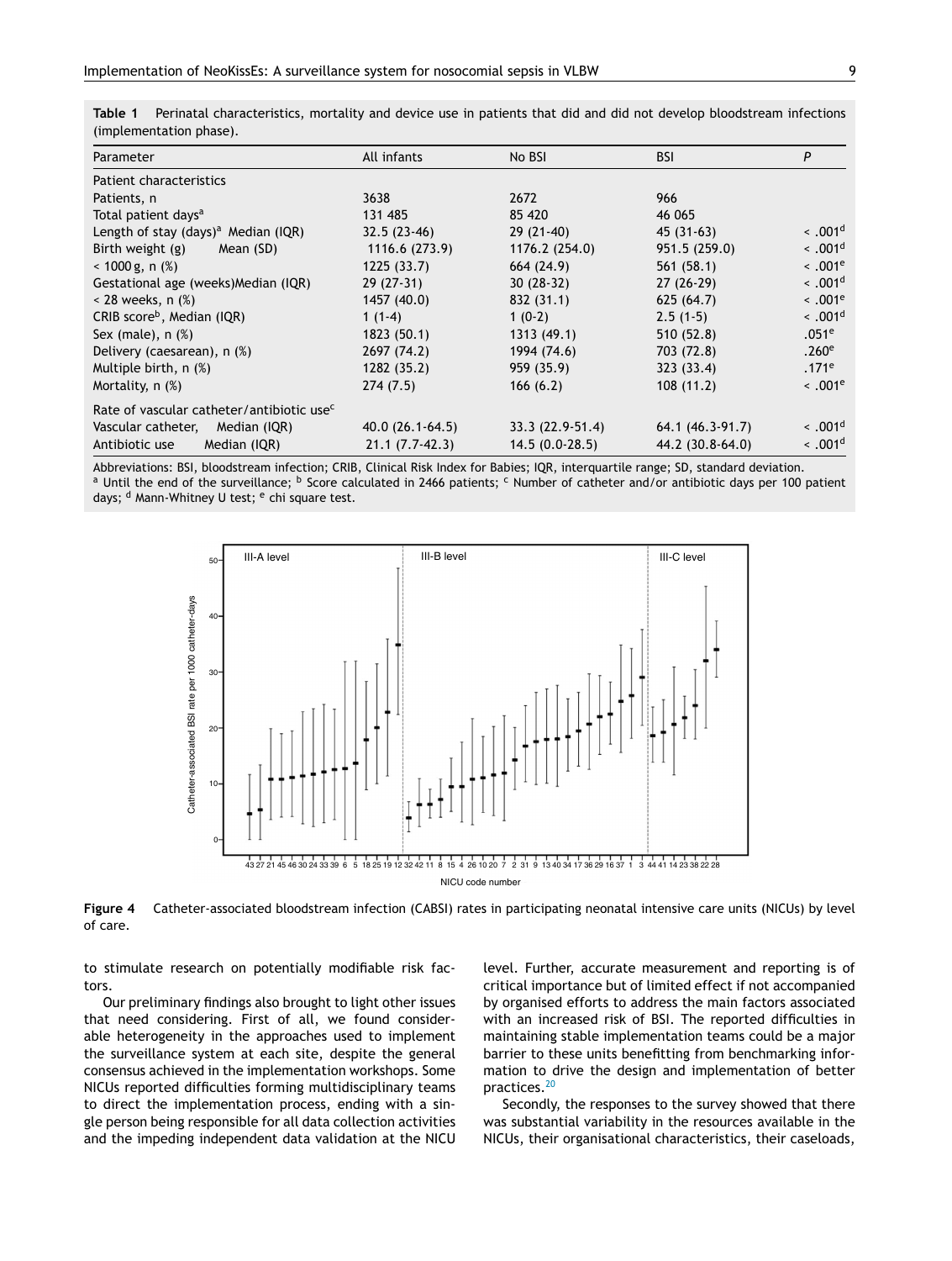staffing, levels of motivation, reward systems and quality assurance policies. All these factors should be taken into account in the near future, when, as we hope, NeoKissEs becomes the national framework for the introduction and evaluation of evidence-based best practices and quality improvement initiatives focused on the prevention and control of BSI in VLBW infants.

Thirdly, the huge variability observed so far in the frequency of BSI episodes, even in NICUs with the same level of care ([Figure](#page-6-0) 4), suggests the existence of potentially modifiable health care-related factors. This calls for in-depth examination of these factors and the development of an appropriate framework for targeted actions aimed at reducing the rates of preventable infection in the future. Many NeoKissEs units are currently participating in a new interventional study to test the systematic implementation of a set of bundles of measures concerning the insertion and maintenance of central vascular catheters in VLBW infants with the aim of reducing CABSI rates. NeoKissEs will continue to support the collection of BSI statistics for these units and will be used to assess the impact of the bundle interventions.

The creation of a web-based electronic support system has greatly facilitated the consecutive registration of patients and BSI episodes and the monitoring of data quality. It allows NICUs to consult their statistics, for their own unit or in comparison with others, at any time. It also helps identify areas for improvement by comparing their results with the overall data provided by NeoKissEs and the data from the German NEO-KISS. Comparisons may be biased if there is heterogeneity in the compared pop-ulations (case mix bias).<sup>[21](#page-9-0)</sup> To address this, the system carries out adjusted analyses, providing comparisons that are more valid by taking into account factors such as birth weight, gestational age and the complexity of the provided care.

The number of NICUs that participate in NeoKissEs ensures a sufficiently large sample of individuals and BSI episodes to provide accurate and reliable statistics and facilitate the performance of studies of appropriate scope to evaluate the safety and effectiveness of specific interventions and policies. That said, expanding the NeoKissEs system would make the data more representative of the whole of Spain. There is the limitation that NeoKissEs was developed in the framework of a research project funded for a limited period of time and that it has yet to be permanently integrated into the Spanish National Health System, unlike NEO-KISS, in which participation has been mandatory for all German neonatal units since 2006. It would also be advisable for NeoKissEs to establish collaborations with other similar initiatives, registries and neonatal networks to share data, expand benchmarking activities and encourage the systematic analysis of the risks associated with the development of BSI in this population.

# **Conclusions**

NeoKissEs has been implemented in 45 Spanish NICUs and has proven to be a useful source of information on the incidence of BSI and important associated factors. This

standardised system is easy to use and widely accepted by users, and provides standardised definitions, procedures and data collection instruments that allow comparative assessments. We believe that this system would be a good tool for evaluating ongoing interventions aimed at improving health care quality and to promote the implementation of safe practices in participating NICUs, individually or as a group. It would no doubt benefit from being used by a larger number of NICUs, greater integration in the daily activity of health care staff and sustained institutional support.

## **Statements**

## **Ethics approval and consent to participate**

The NeoKissEs protocol was first assessed and approved by the Basque Country Clinical Research Ethics Committee (PI2013151). Subsequently, the protocol was further evaluated and approved by the regional and local ethics committees overseeing each participating hospital. The requirement of written individual informed consent was waived due to the nature of the research and the use of anonymised data.

## **Funding**

This project was funded by the Carlos III Research Institute through grant PI13/00587 and by the Red SAMID through grant RD12/0026 (both co-funded by the European Regional Development Fund/European Social Fund).

## **Authorship**

MM was the main author responsible for writing this article and its critical edition, and also contributed to the implementation of the surveillance system.

MCL was the neonatologist responsible for the NeoKissEs surveillance system and its implementation. She collaborated in drafting the manuscript.

JP collaborated in writing the manuscript, producing tables and graphs and organising the final version.

JE worked on the development and analysis of databases.

ES collaborated in the implementation of the surveillance system, and helped write the methods section of the manuscript.

BP made substantial contributions to the adaptation and interpretation of the definitions and instruments of the original German NEO-KISS. He was involved in the comparative analysis of NeoKissEs indicators with the German NEO-KISS reference population.

JIV was the principal investigator of the NeoKissEs system (PI13/00587) and led the implementation of the surveillance system. He collaborated in the writing of the manuscript.

JIP was responsible for analysing and interpreting the data obtained through the NeoKissEs system. He designed the methodology of the study and coordinated the writing of the manuscript.

All authors participated in the critical review of the manuscript and approved the final version.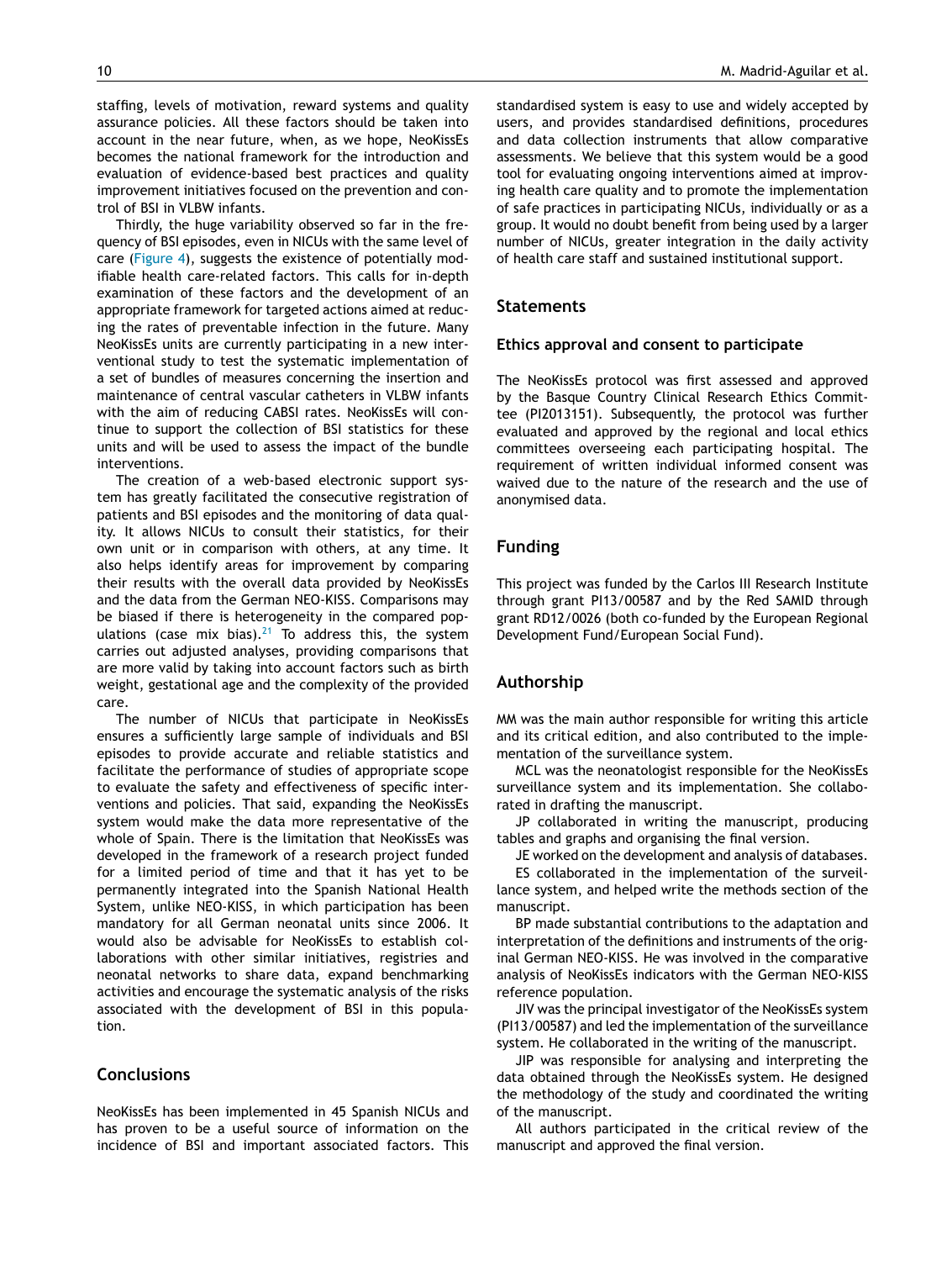<span id="page-8-0"></span>The professionals of the NeoKissEs Group collected patient data in their respective hospitals for the surveillance system. They also participated in the completion of surveys and contributed to the accuracy of the final data by addressing the concerns brought up by the coordination team.

# **Acknowledgements**

We thank all the staff and clinicians of the neonatal intensive care units that participated in the **NeoKissEs-PI13/00587** nosocomial infections research project for their support and contributions. We thank Petra Gastmeier, Christine Geffers, Michael Behnke, Luis-Alberto Peña Díaz and Frank Schwab from the German National Reference Center for Surveillance of Nosocomial Infections for their methodological and technical support in this project. We also thank Casilda Arranz Cerezo for her help in designing the case report form and the editors of Ideas Need Communicating Language Services S. Coop for their help in improving the use of English in the manuscript. Lastly, we wish to posthumously acknowledge Adolfo Valls-i-Soler, who conceived the original idea underlying this work.

# **Appendix A. NeoKissEs Group (PI13/00587)**

Teresa Jesús Agra Laya, Almudena Alonso Ojembarrena, Israel Anquela Sanz, Yolanda Armendáriz Cuevas, Cristina Barcelona Alfonso, José Beceiro Mosquera, María Bengoa Caamaño, Elena Bergón Sendín, Lucía Cabanillas Vilaplana, Fernando Cabañas González, Eva Capdevila Cogul, Javier Casanovas Lax, María Cernada Badía, Gil Daniel Coto Cotallo, Pilar Adelaida Crespo Suárez, María Isabel de las Cuevas Terán, Laura Domingo Comeche, Izaskun Dorronsoro Martín, Pilar Espiño Lorenzo, Marta Estalella Bellart, Francisco Javier Estañ Capell, Belén Fernández Colomer, José Luis Fernández Trisac, Zenaida Galve Pradel, Miguel Ángel García Cabezas, María García Franco, María Jesús García García, Victoria Eugenia García Rodríguez, Rafael García Mozo, Rubén García Sánchez, Fermín García-Muñoz Rodrigo, Silvia Garrido Esteban, Carmen González Armengod, Paloma González Carretero, María González López, María Mercedes Granero Asencio, José María Hernández Hernández, María Elena Infante López, Ana Irasarri Sebastián, Francisco J Jiménez Parrilla, Pedro J Jiménez Parrilla, María Isabel Larburu Aristizabal, Manuela López Azorín, Juan María López de Heredia Goya, Jesús Cecilio López-Menchero Oliva, Salud Luna Lagares, Carmen Luz Marrero Pérez, Emilia María Martínez Tallo, Andrés Martínez Gutiérrez, María Dolores Martínez Jiménez, María de los Ángeles Martínez Fernández, Raquel Mendiola Ruiz; María Leticia Millán Miralles, Alicia Mirada Vives, Jesús Molina Cabrillana, Elisenda Moliner Calderón, Icíar Olabarrieta Arnal, Antonio Pavón Delgado, Alberto Pérez Legorburu, Alejandro Pérez Muñuzuri, Raquel Pinillos Pisón, Segundo Rite Gracia, Sonia M Rivero Rodríguez, Silvia Rodríguez Blanco, Gerardo Romera Modamio, María Dolors Salvia Roigés, Mario Sánchez Fernández, Antonio Segado Arenas, Eduard Solé Mir, Itziar Sota Busselo, Joaquín Suárez Fernández, José Luis Tarazona Fargueta, Cinzia Tripodi, María Purificación Ventura Faci and Javier Vilas González.

#### **References**

- 1. [Stoll](http://refhub.elsevier.com/S2341-2879(18)30167-4/sbref0110) [BJ,](http://refhub.elsevier.com/S2341-2879(18)30167-4/sbref0110) [Hansen](http://refhub.elsevier.com/S2341-2879(18)30167-4/sbref0110) [N.](http://refhub.elsevier.com/S2341-2879(18)30167-4/sbref0110) [Infections](http://refhub.elsevier.com/S2341-2879(18)30167-4/sbref0110) [in](http://refhub.elsevier.com/S2341-2879(18)30167-4/sbref0110) [VLBW](http://refhub.elsevier.com/S2341-2879(18)30167-4/sbref0110) [infants:](http://refhub.elsevier.com/S2341-2879(18)30167-4/sbref0110) [Studies](http://refhub.elsevier.com/S2341-2879(18)30167-4/sbref0110) [from](http://refhub.elsevier.com/S2341-2879(18)30167-4/sbref0110) [the](http://refhub.elsevier.com/S2341-2879(18)30167-4/sbref0110) [NICHD](http://refhub.elsevier.com/S2341-2879(18)30167-4/sbref0110) [Neonatal](http://refhub.elsevier.com/S2341-2879(18)30167-4/sbref0110) [Research](http://refhub.elsevier.com/S2341-2879(18)30167-4/sbref0110) [Network.](http://refhub.elsevier.com/S2341-2879(18)30167-4/sbref0110) [Semin](http://refhub.elsevier.com/S2341-2879(18)30167-4/sbref0110) [Perinatol.](http://refhub.elsevier.com/S2341-2879(18)30167-4/sbref0110) 2003:27:293-301.
- 2. [Srivastava](http://refhub.elsevier.com/S2341-2879(18)30167-4/sbref0115) [S,](http://refhub.elsevier.com/S2341-2879(18)30167-4/sbref0115) [Shetty](http://refhub.elsevier.com/S2341-2879(18)30167-4/sbref0115) [N.](http://refhub.elsevier.com/S2341-2879(18)30167-4/sbref0115) [Healthcare-associated](http://refhub.elsevier.com/S2341-2879(18)30167-4/sbref0115) [infections](http://refhub.elsevier.com/S2341-2879(18)30167-4/sbref0115) [in](http://refhub.elsevier.com/S2341-2879(18)30167-4/sbref0115) [neonatal](http://refhub.elsevier.com/S2341-2879(18)30167-4/sbref0115) [units:](http://refhub.elsevier.com/S2341-2879(18)30167-4/sbref0115) [Lessons](http://refhub.elsevier.com/S2341-2879(18)30167-4/sbref0115) [from](http://refhub.elsevier.com/S2341-2879(18)30167-4/sbref0115) [contrasting](http://refhub.elsevier.com/S2341-2879(18)30167-4/sbref0115) [worlds.](http://refhub.elsevier.com/S2341-2879(18)30167-4/sbref0115) [J](http://refhub.elsevier.com/S2341-2879(18)30167-4/sbref0115) [Hosp](http://refhub.elsevier.com/S2341-2879(18)30167-4/sbref0115) [Infect.](http://refhub.elsevier.com/S2341-2879(18)30167-4/sbref0115) 2007;65:292-306.
- 3. [Haley](http://refhub.elsevier.com/S2341-2879(18)30167-4/sbref0120) [RW,](http://refhub.elsevier.com/S2341-2879(18)30167-4/sbref0120) [Culver](http://refhub.elsevier.com/S2341-2879(18)30167-4/sbref0120) [DH,](http://refhub.elsevier.com/S2341-2879(18)30167-4/sbref0120) [White](http://refhub.elsevier.com/S2341-2879(18)30167-4/sbref0120) [JW,](http://refhub.elsevier.com/S2341-2879(18)30167-4/sbref0120) [Morgan](http://refhub.elsevier.com/S2341-2879(18)30167-4/sbref0120) [WM,](http://refhub.elsevier.com/S2341-2879(18)30167-4/sbref0120) [Emori](http://refhub.elsevier.com/S2341-2879(18)30167-4/sbref0120) [TG,](http://refhub.elsevier.com/S2341-2879(18)30167-4/sbref0120) [Munn](http://refhub.elsevier.com/S2341-2879(18)30167-4/sbref0120) [VP,](http://refhub.elsevier.com/S2341-2879(18)30167-4/sbref0120) [et](http://refhub.elsevier.com/S2341-2879(18)30167-4/sbref0120) [al.](http://refhub.elsevier.com/S2341-2879(18)30167-4/sbref0120) [The](http://refhub.elsevier.com/S2341-2879(18)30167-4/sbref0120) [efficacy](http://refhub.elsevier.com/S2341-2879(18)30167-4/sbref0120) [of](http://refhub.elsevier.com/S2341-2879(18)30167-4/sbref0120) [infection](http://refhub.elsevier.com/S2341-2879(18)30167-4/sbref0120) [surveillance](http://refhub.elsevier.com/S2341-2879(18)30167-4/sbref0120) [and](http://refhub.elsevier.com/S2341-2879(18)30167-4/sbref0120) [control](http://refhub.elsevier.com/S2341-2879(18)30167-4/sbref0120) [pro](http://refhub.elsevier.com/S2341-2879(18)30167-4/sbref0120)[grams](http://refhub.elsevier.com/S2341-2879(18)30167-4/sbref0120) [in](http://refhub.elsevier.com/S2341-2879(18)30167-4/sbref0120) [preventing](http://refhub.elsevier.com/S2341-2879(18)30167-4/sbref0120) [nosocomial](http://refhub.elsevier.com/S2341-2879(18)30167-4/sbref0120) [infections](http://refhub.elsevier.com/S2341-2879(18)30167-4/sbref0120) [in](http://refhub.elsevier.com/S2341-2879(18)30167-4/sbref0120) [US](http://refhub.elsevier.com/S2341-2879(18)30167-4/sbref0120) [hospitals.](http://refhub.elsevier.com/S2341-2879(18)30167-4/sbref0120) [Am](http://refhub.elsevier.com/S2341-2879(18)30167-4/sbref0120) [J](http://refhub.elsevier.com/S2341-2879(18)30167-4/sbref0120) [Epidemiol.](http://refhub.elsevier.com/S2341-2879(18)30167-4/sbref0120) [1985;121:182](http://refhub.elsevier.com/S2341-2879(18)30167-4/sbref0120)[-205.](http://refhub.elsevier.com/S2341-2879(18)30167-4/sbref0120)
- 4. [Schwab](http://refhub.elsevier.com/S2341-2879(18)30167-4/sbref0125) [F,](http://refhub.elsevier.com/S2341-2879(18)30167-4/sbref0125) [Geffers](http://refhub.elsevier.com/S2341-2879(18)30167-4/sbref0125) [C,](http://refhub.elsevier.com/S2341-2879(18)30167-4/sbref0125) [Barwolff](http://refhub.elsevier.com/S2341-2879(18)30167-4/sbref0125) [S,](http://refhub.elsevier.com/S2341-2879(18)30167-4/sbref0125) [Ruden](http://refhub.elsevier.com/S2341-2879(18)30167-4/sbref0125) [H,](http://refhub.elsevier.com/S2341-2879(18)30167-4/sbref0125) [Gastmeier](http://refhub.elsevier.com/S2341-2879(18)30167-4/sbref0125) [P.](http://refhub.elsevier.com/S2341-2879(18)30167-4/sbref0125) [Reducing](http://refhub.elsevier.com/S2341-2879(18)30167-4/sbref0125) [neonatal](http://refhub.elsevier.com/S2341-2879(18)30167-4/sbref0125) [nosocomial](http://refhub.elsevier.com/S2341-2879(18)30167-4/sbref0125) [bloodstream](http://refhub.elsevier.com/S2341-2879(18)30167-4/sbref0125) [infections](http://refhub.elsevier.com/S2341-2879(18)30167-4/sbref0125) [through](http://refhub.elsevier.com/S2341-2879(18)30167-4/sbref0125) [participation](http://refhub.elsevier.com/S2341-2879(18)30167-4/sbref0125) [in](http://refhub.elsevier.com/S2341-2879(18)30167-4/sbref0125) [a](http://refhub.elsevier.com/S2341-2879(18)30167-4/sbref0125) [national](http://refhub.elsevier.com/S2341-2879(18)30167-4/sbref0125) [surveillance](http://refhub.elsevier.com/S2341-2879(18)30167-4/sbref0125) [system.](http://refhub.elsevier.com/S2341-2879(18)30167-4/sbref0125) [J](http://refhub.elsevier.com/S2341-2879(18)30167-4/sbref0125) [Hosp](http://refhub.elsevier.com/S2341-2879(18)30167-4/sbref0125) [Infect.](http://refhub.elsevier.com/S2341-2879(18)30167-4/sbref0125) 2007:65:319[-25.](http://refhub.elsevier.com/S2341-2879(18)30167-4/sbref0125)
- 5. [Geffers](http://refhub.elsevier.com/S2341-2879(18)30167-4/sbref0130) [C,](http://refhub.elsevier.com/S2341-2879(18)30167-4/sbref0130) [Baerwolff](http://refhub.elsevier.com/S2341-2879(18)30167-4/sbref0130) [S,](http://refhub.elsevier.com/S2341-2879(18)30167-4/sbref0130) [Schwab](http://refhub.elsevier.com/S2341-2879(18)30167-4/sbref0130) [F,](http://refhub.elsevier.com/S2341-2879(18)30167-4/sbref0130) [Gastmeier](http://refhub.elsevier.com/S2341-2879(18)30167-4/sbref0130) [P.](http://refhub.elsevier.com/S2341-2879(18)30167-4/sbref0130) [Incidence](http://refhub.elsevier.com/S2341-2879(18)30167-4/sbref0130) [of](http://refhub.elsevier.com/S2341-2879(18)30167-4/sbref0130) [healthcare-associated](http://refhub.elsevier.com/S2341-2879(18)30167-4/sbref0130) [infections](http://refhub.elsevier.com/S2341-2879(18)30167-4/sbref0130) [in](http://refhub.elsevier.com/S2341-2879(18)30167-4/sbref0130) [high-risk](http://refhub.elsevier.com/S2341-2879(18)30167-4/sbref0130) [neonates:](http://refhub.elsevier.com/S2341-2879(18)30167-4/sbref0130) [Results](http://refhub.elsevier.com/S2341-2879(18)30167-4/sbref0130) [from](http://refhub.elsevier.com/S2341-2879(18)30167-4/sbref0130) [the](http://refhub.elsevier.com/S2341-2879(18)30167-4/sbref0130) [German](http://refhub.elsevier.com/S2341-2879(18)30167-4/sbref0130) [surveillance](http://refhub.elsevier.com/S2341-2879(18)30167-4/sbref0130) [system](http://refhub.elsevier.com/S2341-2879(18)30167-4/sbref0130) [for](http://refhub.elsevier.com/S2341-2879(18)30167-4/sbref0130) [very-low-birthweight](http://refhub.elsevier.com/S2341-2879(18)30167-4/sbref0130) [infants.](http://refhub.elsevier.com/S2341-2879(18)30167-4/sbref0130) [J](http://refhub.elsevier.com/S2341-2879(18)30167-4/sbref0130) [Hosp](http://refhub.elsevier.com/S2341-2879(18)30167-4/sbref0130) [Infect.](http://refhub.elsevier.com/S2341-2879(18)30167-4/sbref0130) 2008;68:214-21.
- 6. [Vaque](http://refhub.elsevier.com/S2341-2879(18)30167-4/sbref0135) [J,](http://refhub.elsevier.com/S2341-2879(18)30167-4/sbref0135) [Rossello](http://refhub.elsevier.com/S2341-2879(18)30167-4/sbref0135) [J,](http://refhub.elsevier.com/S2341-2879(18)30167-4/sbref0135) [Arribas](http://refhub.elsevier.com/S2341-2879(18)30167-4/sbref0135) [JL.](http://refhub.elsevier.com/S2341-2879(18)30167-4/sbref0135) [Prevalence](http://refhub.elsevier.com/S2341-2879(18)30167-4/sbref0135) [of](http://refhub.elsevier.com/S2341-2879(18)30167-4/sbref0135) [nosocomial](http://refhub.elsevier.com/S2341-2879(18)30167-4/sbref0135) [infec](http://refhub.elsevier.com/S2341-2879(18)30167-4/sbref0135)[tions](http://refhub.elsevier.com/S2341-2879(18)30167-4/sbref0135) [in](http://refhub.elsevier.com/S2341-2879(18)30167-4/sbref0135) [Spain](http://refhub.elsevier.com/S2341-2879(18)30167-4/sbref0135) [EPINE](http://refhub.elsevier.com/S2341-2879(18)30167-4/sbref0135) [study](http://refhub.elsevier.com/S2341-2879(18)30167-4/sbref0135) [1990-1997.](http://refhub.elsevier.com/S2341-2879(18)30167-4/sbref0135) [EPINE](http://refhub.elsevier.com/S2341-2879(18)30167-4/sbref0135) [Working](http://refhub.elsevier.com/S2341-2879(18)30167-4/sbref0135) [Group.](http://refhub.elsevier.com/S2341-2879(18)30167-4/sbref0135) [J](http://refhub.elsevier.com/S2341-2879(18)30167-4/sbref0135) [Hosp](http://refhub.elsevier.com/S2341-2879(18)30167-4/sbref0135) [Infect.](http://refhub.elsevier.com/S2341-2879(18)30167-4/sbref0135) [1999;43](http://refhub.elsevier.com/S2341-2879(18)30167-4/sbref0135) Suppl: S105-11.
- 7. [Valls-i-Soler](http://refhub.elsevier.com/S2341-2879(18)30167-4/sbref0140) [A,](http://refhub.elsevier.com/S2341-2879(18)30167-4/sbref0140) [Madrid](http://refhub.elsevier.com/S2341-2879(18)30167-4/sbref0140) [M,](http://refhub.elsevier.com/S2341-2879(18)30167-4/sbref0140) [Geffers](http://refhub.elsevier.com/S2341-2879(18)30167-4/sbref0140) [C,](http://refhub.elsevier.com/S2341-2879(18)30167-4/sbref0140) [Hummler](http://refhub.elsevier.com/S2341-2879(18)30167-4/sbref0140) [HD.](http://refhub.elsevier.com/S2341-2879(18)30167-4/sbref0140) [International](http://refhub.elsevier.com/S2341-2879(18)30167-4/sbref0140) [Perspectives:](http://refhub.elsevier.com/S2341-2879(18)30167-4/sbref0140) [Preventing](http://refhub.elsevier.com/S2341-2879(18)30167-4/sbref0140) [sepsis](http://refhub.elsevier.com/S2341-2879(18)30167-4/sbref0140) [in](http://refhub.elsevier.com/S2341-2879(18)30167-4/sbref0140) [VLBW](http://refhub.elsevier.com/S2341-2879(18)30167-4/sbref0140) [infants:](http://refhub.elsevier.com/S2341-2879(18)30167-4/sbref0140) [Experience](http://refhub.elsevier.com/S2341-2879(18)30167-4/sbref0140) [from](http://refhub.elsevier.com/S2341-2879(18)30167-4/sbref0140) [neonatal](http://refhub.elsevier.com/S2341-2879(18)30167-4/sbref0140) [networks](http://refhub.elsevier.com/S2341-2879(18)30167-4/sbref0140) [and](http://refhub.elsevier.com/S2341-2879(18)30167-4/sbref0140) [voluntary](http://refhub.elsevier.com/S2341-2879(18)30167-4/sbref0140) [surveillance](http://refhub.elsevier.com/S2341-2879(18)30167-4/sbref0140) [systems.](http://refhub.elsevier.com/S2341-2879(18)30167-4/sbref0140) [NeoReviews.](http://refhub.elsevier.com/S2341-2879(18)30167-4/sbref0140) 2010;11:e403-8.
- 8. [Valls-i-Soler](http://refhub.elsevier.com/S2341-2879(18)30167-4/sbref0145) [A,](http://refhub.elsevier.com/S2341-2879(18)30167-4/sbref0145) [Halliday](http://refhub.elsevier.com/S2341-2879(18)30167-4/sbref0145) [HL,](http://refhub.elsevier.com/S2341-2879(18)30167-4/sbref0145) [Hummler](http://refhub.elsevier.com/S2341-2879(18)30167-4/sbref0145) [H.](http://refhub.elsevier.com/S2341-2879(18)30167-4/sbref0145) [International](http://refhub.elsevier.com/S2341-2879(18)30167-4/sbref0145) [Per](http://refhub.elsevier.com/S2341-2879(18)30167-4/sbref0145)[spectives:](http://refhub.elsevier.com/S2341-2879(18)30167-4/sbref0145) [Neonatal](http://refhub.elsevier.com/S2341-2879(18)30167-4/sbref0145) [networking:](http://refhub.elsevier.com/S2341-2879(18)30167-4/sbref0145) [A](http://refhub.elsevier.com/S2341-2879(18)30167-4/sbref0145) [European](http://refhub.elsevier.com/S2341-2879(18)30167-4/sbref0145) [perspective.](http://refhub.elsevier.com/S2341-2879(18)30167-4/sbref0145) [NeoReviews.](http://refhub.elsevier.com/S2341-2879(18)30167-4/sbref0145) 2007;8:e275-81.
- 9. World Health Organization. Dept. of Epidemic and Pandemic Alert and Response; United States. Agency for International Development. Communicable disease surveillance and response systems. Guide to monitoring and evaluating. 2016 Jan 1. Report No.: WHO/CDS/EPR/LYO/2006.2.
- 10. [Valls-i-Soler](http://refhub.elsevier.com/S2341-2879(18)30167-4/sbref0155) [A,](http://refhub.elsevier.com/S2341-2879(18)30167-4/sbref0155) [Madrid](http://refhub.elsevier.com/S2341-2879(18)30167-4/sbref0155) [M,](http://refhub.elsevier.com/S2341-2879(18)30167-4/sbref0155) [Azpeitia](http://refhub.elsevier.com/S2341-2879(18)30167-4/sbref0155) [A,](http://refhub.elsevier.com/S2341-2879(18)30167-4/sbref0155) [Santesteban](http://refhub.elsevier.com/S2341-2879(18)30167-4/sbref0155) [E.](http://refhub.elsevier.com/S2341-2879(18)30167-4/sbref0155) [Prevention](http://refhub.elsevier.com/S2341-2879(18)30167-4/sbref0155) [of](http://refhub.elsevier.com/S2341-2879(18)30167-4/sbref0155) [hospital-acquired](http://refhub.elsevier.com/S2341-2879(18)30167-4/sbref0155) [infection](http://refhub.elsevier.com/S2341-2879(18)30167-4/sbref0155) [with](http://refhub.elsevier.com/S2341-2879(18)30167-4/sbref0155) [focus](http://refhub.elsevier.com/S2341-2879(18)30167-4/sbref0155) [on](http://refhub.elsevier.com/S2341-2879(18)30167-4/sbref0155) [sepsis](http://refhub.elsevier.com/S2341-2879(18)30167-4/sbref0155) [in](http://refhub.elsevier.com/S2341-2879(18)30167-4/sbref0155) [Neona](http://refhub.elsevier.com/S2341-2879(18)30167-4/sbref0155)[tal](http://refhub.elsevier.com/S2341-2879(18)30167-4/sbref0155) [Intensive](http://refhub.elsevier.com/S2341-2879(18)30167-4/sbref0155) [Care](http://refhub.elsevier.com/S2341-2879(18)30167-4/sbref0155) [Units:](http://refhub.elsevier.com/S2341-2879(18)30167-4/sbref0155) [Use](http://refhub.elsevier.com/S2341-2879(18)30167-4/sbref0155) [of](http://refhub.elsevier.com/S2341-2879(18)30167-4/sbref0155) [quality](http://refhub.elsevier.com/S2341-2879(18)30167-4/sbref0155) [improvement](http://refhub.elsevier.com/S2341-2879(18)30167-4/sbref0155) [efforts.](http://refhub.elsevier.com/S2341-2879(18)30167-4/sbref0155) [In:](http://refhub.elsevier.com/S2341-2879(18)30167-4/sbref0155) [Khardori](http://refhub.elsevier.com/S2341-2879(18)30167-4/sbref0155) [N,](http://refhub.elsevier.com/S2341-2879(18)30167-4/sbref0155) [editor.](http://refhub.elsevier.com/S2341-2879(18)30167-4/sbref0155) [Sepsis](http://refhub.elsevier.com/S2341-2879(18)30167-4/sbref0155) [diagnosis,](http://refhub.elsevier.com/S2341-2879(18)30167-4/sbref0155) [management](http://refhub.elsevier.com/S2341-2879(18)30167-4/sbref0155) [and](http://refhub.elsevier.com/S2341-2879(18)30167-4/sbref0155) [health](http://refhub.elsevier.com/S2341-2879(18)30167-4/sbref0155) [outcomes.](http://refhub.elsevier.com/S2341-2879(18)30167-4/sbref0155) [New](http://refhub.elsevier.com/S2341-2879(18)30167-4/sbref0155) [York:](http://refhub.elsevier.com/S2341-2879(18)30167-4/sbref0155) [Nova;](http://refhub.elsevier.com/S2341-2879(18)30167-4/sbref0155) [Science](http://refhub.elsevier.com/S2341-2879(18)30167-4/sbref0155) [Publishers;](http://refhub.elsevier.com/S2341-2879(18)30167-4/sbref0155) [2014.](http://refhub.elsevier.com/S2341-2879(18)30167-4/sbref0155) [p.](http://refhub.elsevier.com/S2341-2879(18)30167-4/sbref0155)  $55 - 72.$  $55 - 72.$
- 11. European Centre for Disease Prevention and Control. Point prevalence survey of healthcare-associated infections and antimicrobial use in European acute care hospitals. Full-scale survey and codebook 16 A.D. August 8 (protocol version 4.3):1-73 [accessed 6 Apr 2018]. Available from: [https://](https://ecdc.europa.eu/sites/portal/files/media/en/publications/Publications/PPS-HAI-antimicrobial-use-EU-acute-care-hospitals-V5-3.pdf) [ecdc.europa.eu/sites/portal/files/media/en/publications/](https://ecdc.europa.eu/sites/portal/files/media/en/publications/Publications/PPS-HAI-antimicrobial-use-EU-acute-care-hospitals-V5-3.pdf) [Publications/PPS-HAI-antimicrobial-use-EU-acute-care](https://ecdc.europa.eu/sites/portal/files/media/en/publications/Publications/PPS-HAI-antimicrobial-use-EU-acute-care-hospitals-V5-3.pdf)[hospitals-V5-3.pdf](https://ecdc.europa.eu/sites/portal/files/media/en/publications/Publications/PPS-HAI-antimicrobial-use-EU-acute-care-hospitals-V5-3.pdf)
- 12. Nationales Referenzzentrum für Surveillance von nosokomialen Infektionen, Institute for Hygiene and Environmental Medicine Charité, University Medicine Berlin. Nosocomial infection surveillance for preterm infants with birthweight < 1,500 g. 13 November 2017. Berlín [accessed 6 Apr 2018]. Available from: [http://www.nrz-hygiene.de/en/surveillance/hospital](http://www.nrz-hygiene.de/en/surveillance/hospital-infection-surveillance-system/neo-kiss/)[infection-surveillance-system/neo-kiss/](http://www.nrz-hygiene.de/en/surveillance/hospital-infection-surveillance-system/neo-kiss/)
- 13. [Valls-i-Soler](http://refhub.elsevier.com/S2341-2879(18)30167-4/sbref0170) [A,](http://refhub.elsevier.com/S2341-2879(18)30167-4/sbref0170) [Pijoan](http://refhub.elsevier.com/S2341-2879(18)30167-4/sbref0170) [JI,](http://refhub.elsevier.com/S2341-2879(18)30167-4/sbref0170) [Pallas](http://refhub.elsevier.com/S2341-2879(18)30167-4/sbref0170) [Alonso](http://refhub.elsevier.com/S2341-2879(18)30167-4/sbref0170) [CR,](http://refhub.elsevier.com/S2341-2879(18)30167-4/sbref0170) [de](http://refhub.elsevier.com/S2341-2879(18)30167-4/sbref0170) [la](http://refhub.elsevier.com/S2341-2879(18)30167-4/sbref0170) [Cruz](http://refhub.elsevier.com/S2341-2879(18)30167-4/sbref0170) [BJ.](http://refhub.elsevier.com/S2341-2879(18)30167-4/sbref0170) [\[Euro-](http://refhub.elsevier.com/S2341-2879(18)30167-4/sbref0170)[NeoStat.](http://refhub.elsevier.com/S2341-2879(18)30167-4/sbref0170) [A](http://refhub.elsevier.com/S2341-2879(18)30167-4/sbref0170) [European](http://refhub.elsevier.com/S2341-2879(18)30167-4/sbref0170) [information](http://refhub.elsevier.com/S2341-2879(18)30167-4/sbref0170) [system](http://refhub.elsevier.com/S2341-2879(18)30167-4/sbref0170) [on](http://refhub.elsevier.com/S2341-2879(18)30167-4/sbref0170) [the](http://refhub.elsevier.com/S2341-2879(18)30167-4/sbref0170) [outcomes](http://refhub.elsevier.com/S2341-2879(18)30167-4/sbref0170) [of](http://refhub.elsevier.com/S2341-2879(18)30167-4/sbref0170) [care](http://refhub.elsevier.com/S2341-2879(18)30167-4/sbref0170) [for](http://refhub.elsevier.com/S2341-2879(18)30167-4/sbref0170) [extremely](http://refhub.elsevier.com/S2341-2879(18)30167-4/sbref0170) [low](http://refhub.elsevier.com/S2341-2879(18)30167-4/sbref0170) [birth-weight](http://refhub.elsevier.com/S2341-2879(18)30167-4/sbref0170) [infants\].](http://refhub.elsevier.com/S2341-2879(18)30167-4/sbref0170) [An](http://refhub.elsevier.com/S2341-2879(18)30167-4/sbref0170) [Pediatr](http://refhub.elsevier.com/S2341-2879(18)30167-4/sbref0170) [\(Barc\).](http://refhub.elsevier.com/S2341-2879(18)30167-4/sbref0170)  $2006:65:1-4.$
- 14. Comité de Estándares y Junta Directiva de la Sociedad Española de Neonatología. [Levels of care and minimum recommendations for neonatal healthcare]. An Pediatr (Barc). 2004;60:56-64.
- 15. [Cockburn](http://refhub.elsevier.com/S2341-2879(18)30167-4/sbref0180) [F,](http://refhub.elsevier.com/S2341-2879(18)30167-4/sbref0180) [Cooke](http://refhub.elsevier.com/S2341-2879(18)30167-4/sbref0180) [RWI,](http://refhub.elsevier.com/S2341-2879(18)30167-4/sbref0180) [Gamsu](http://refhub.elsevier.com/S2341-2879(18)30167-4/sbref0180) [HR,](http://refhub.elsevier.com/S2341-2879(18)30167-4/sbref0180) [Greenough](http://refhub.elsevier.com/S2341-2879(18)30167-4/sbref0180) [A,](http://refhub.elsevier.com/S2341-2879(18)30167-4/sbref0180) [Hopkins](http://refhub.elsevier.com/S2341-2879(18)30167-4/sbref0180) [A,](http://refhub.elsevier.com/S2341-2879(18)30167-4/sbref0180) [Mcintosh](http://refhub.elsevier.com/S2341-2879(18)30167-4/sbref0180) [N,](http://refhub.elsevier.com/S2341-2879(18)30167-4/sbref0180) [et](http://refhub.elsevier.com/S2341-2879(18)30167-4/sbref0180) [al.](http://refhub.elsevier.com/S2341-2879(18)30167-4/sbref0180) [The](http://refhub.elsevier.com/S2341-2879(18)30167-4/sbref0180) [CRIB](http://refhub.elsevier.com/S2341-2879(18)30167-4/sbref0180) [\(clinical](http://refhub.elsevier.com/S2341-2879(18)30167-4/sbref0180) [risk](http://refhub.elsevier.com/S2341-2879(18)30167-4/sbref0180) [index](http://refhub.elsevier.com/S2341-2879(18)30167-4/sbref0180) [for](http://refhub.elsevier.com/S2341-2879(18)30167-4/sbref0180) [babies\)](http://refhub.elsevier.com/S2341-2879(18)30167-4/sbref0180) [score:](http://refhub.elsevier.com/S2341-2879(18)30167-4/sbref0180) [A](http://refhub.elsevier.com/S2341-2879(18)30167-4/sbref0180) [tool](http://refhub.elsevier.com/S2341-2879(18)30167-4/sbref0180) [for](http://refhub.elsevier.com/S2341-2879(18)30167-4/sbref0180) [assessing](http://refhub.elsevier.com/S2341-2879(18)30167-4/sbref0180) [initial](http://refhub.elsevier.com/S2341-2879(18)30167-4/sbref0180) [neonatal](http://refhub.elsevier.com/S2341-2879(18)30167-4/sbref0180) [risk](http://refhub.elsevier.com/S2341-2879(18)30167-4/sbref0180) [and](http://refhub.elsevier.com/S2341-2879(18)30167-4/sbref0180) [comparing](http://refhub.elsevier.com/S2341-2879(18)30167-4/sbref0180)